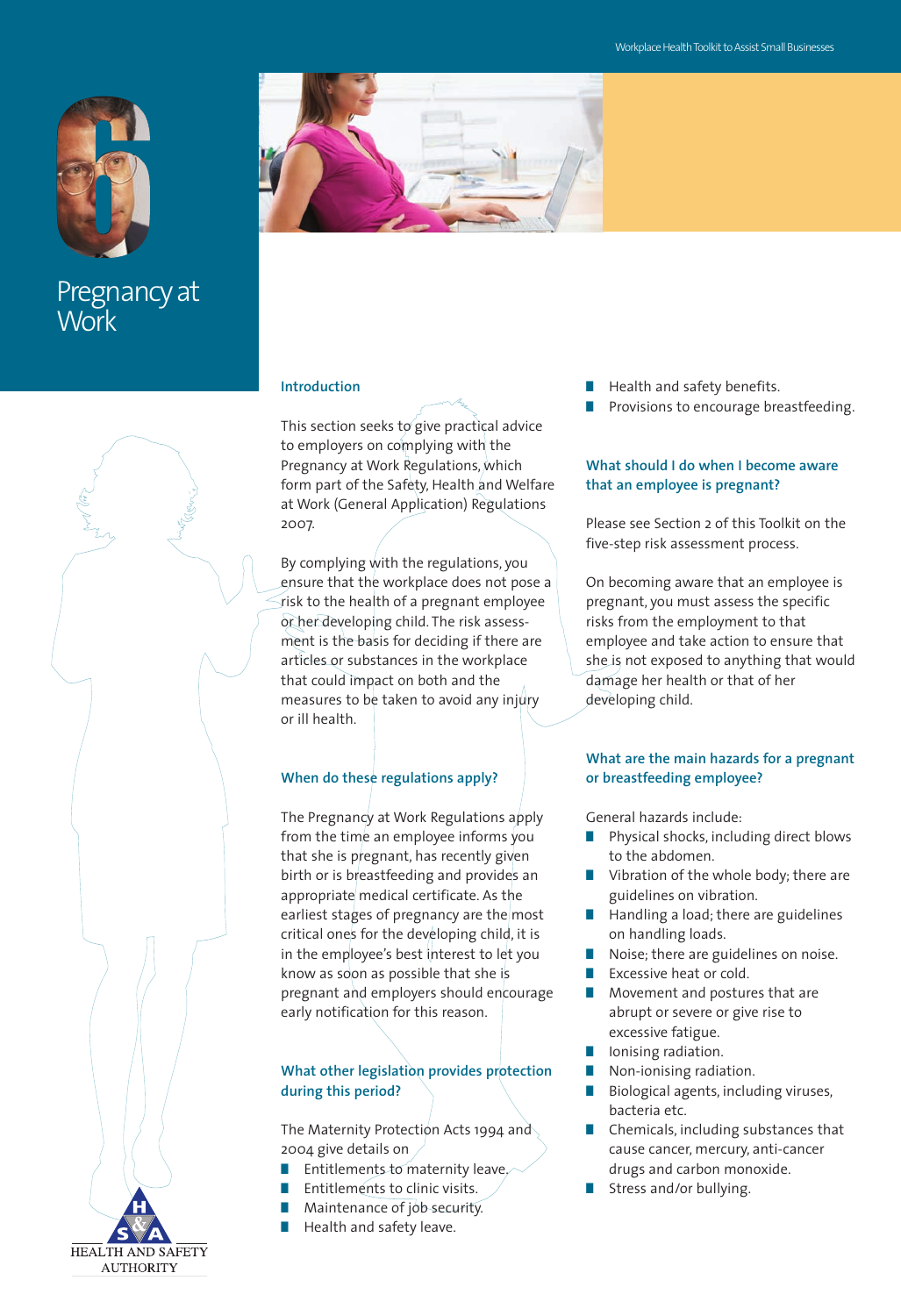# Pregnancy at **Work**

Unless the risk assessment indicates that there will be no injury to the employee or the developing child, pregnant employees must not work in or with:

- **■** Pressurisation chambers.
- **■** Rubella unless adequately immunised.
- **■** Toxoplasma.
- Lead and lead substances.
- Underground mine work.
- Certain physically demanding tasks, such as heavy lifting.

## **Can noise be a risk?**

There are no specific risks from noise to new or expectant mothers or to the developing child but prolonged exposure to loud noise may lead to increased blood pressure and tiredness. There are no particular problems for women who have recently given birth or who are breastfeeding. Compliance with the Noise at Work Regulations should be sufficient to meet the needs of new or expectant mothers.

#### **What are the risks from radioactive (ionising radiation) sources?**

Significant exposure to ionising radiation is harmful to the developing child. If a pregnant or breastfeeding employee works with ionising radiation sources, these can cause exposure to the developing child through ingestion or via contamination of the mother's skin and transfer across the placenta or by breastfeeding to the baby. Work procedures should be designed to keep exposure as low as reasonably practicable and certainly below the statutory dose limit for a pregnant woman. Pregnant or breastfeeding women should not be employed in

work where the risk of such contamination is high.

For information on statutory dose limits, contact the Radiological Protection Institute of Ireland, which enforces legislation on ionising radiation.

## **What are the risks from non-ionising sources?**

Pregnant or breastfeeding women are at no greater risk than other employees when working with optical radiation. Exposure when working with electromagnetic fields and waves within current recommendations is not known to cause harm to the mother or the developing child. However, extreme over-exposure to radio-frequency radiation can raise body temperature making the pregnant employee uncomfortable.

## **Can extremes of cold or heat affect pregnant employees?**

When pregnant, women tolerate heat less well and may be liable to heat stress and faint easily. Breastfeeding may be impaired by heat dehydration. No specific problems arise from working in extreme cold but warm clothing should be provided. Pregnant employees should take great care when exposed to prolonged heat at work, for example when working near furnaces. Rest facilities and access to water would help.

#### **What biological agents are harmful to pregnant employees?**

It should be stated that in many workplaces there are no biological agents and therefore this will not be an issue.

Some biological agents are known to cause abortion of the foetus, or physical and neurological damage. These agents are included in hazard groups 2, 3 and 4 of the Biological Agents Regulations 1994 and 1998. Many biological agents within these three hazard groups can affect the developing child if the mother becomes infected during pregnancy. Examples of such agents are: rubella, hepatitis B, HIV, herpes, TB, syphilis, chickenpox and typhoid.

#### **What are hazard groups 2, 3 and 4?**

A 'group 2 biological agent' is one which can cause human disease, might be a hazard to employees although it is unlikely to spread to the community and in respect of these there is usually effective treatment available.

A 'group 3 biological agent' is one which can cause severe human disease, presents a serious hazard to employees and may present a risk of spreading to the community, although there is usually effective treatment available.

A 'group 4 biological agent' is one which causes severe human disease, is a serious hazard to employees, may present a high risk of spreading to the community and in respect of which there is usually no effective treatment available.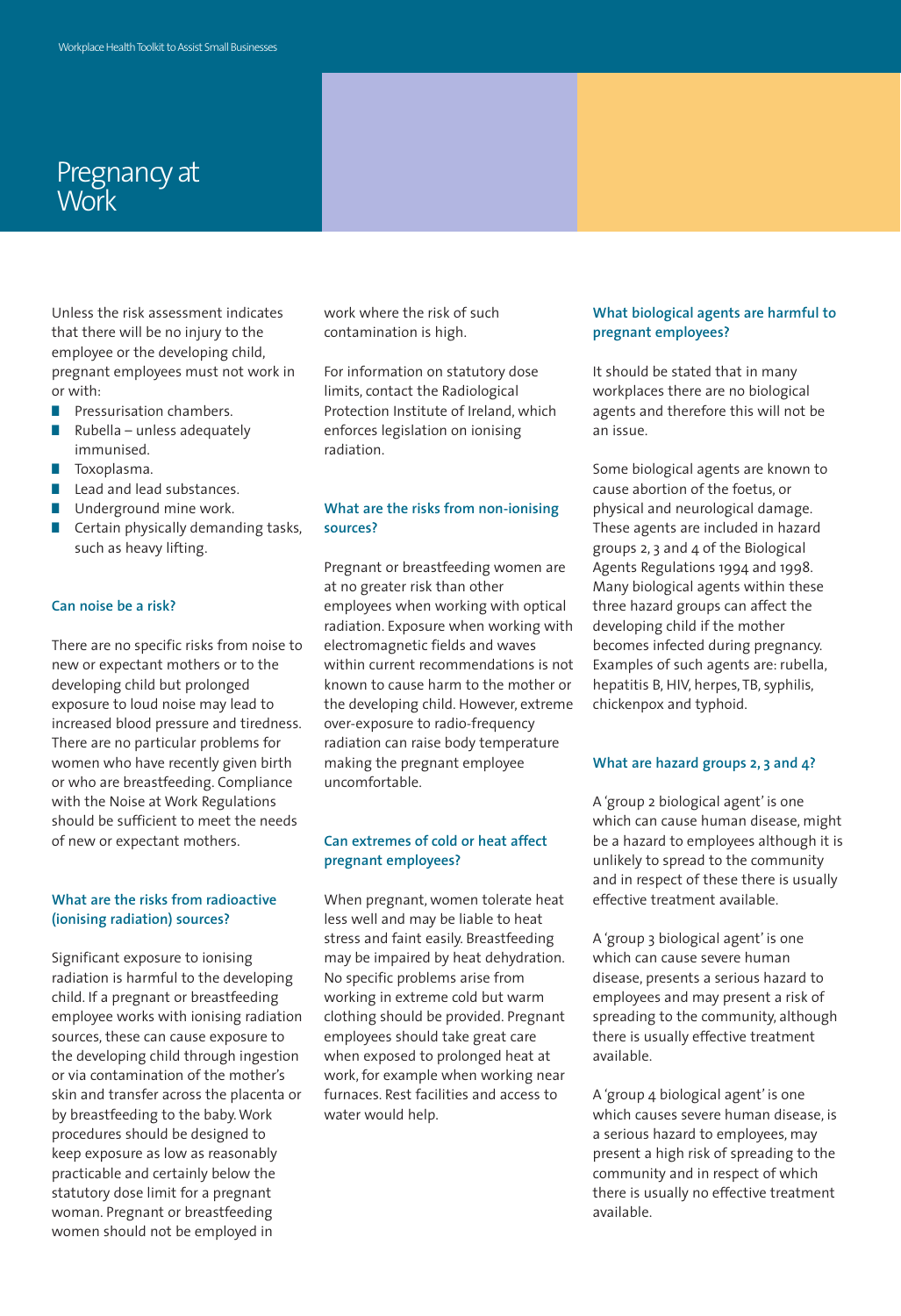## **How can a pregnant employee avoid the risks associated with these hazard groups?**

The risk assessment will take account of the nature of the agent, how likely contact is and what control measures are in place. Control measures may include physical containment, hygiene measures or the use of available vaccines if exposure justifies this. If there is a known risk of high exposure to a highly infectious agent, then the pregnant employee should avoid exposure altogether.

## **Am I responsible for carrying out a risk assessment of all biological agents?**

Yes. It is the duty of an employer to assess any risk to the health and safety of employees resulting from any activity in the workplace likely to involve a risk of exposure of any employee to a biological agent. You must determine the nature, degree and duration of any employee's exposure to a biological agent and lay down the measures to be taken to ensure the safety and health of such employees.

It should be noted that in many workplaces there will be no biological agents present.

## **What chemical agents are known to endanger the health of pregnant employees?**

There are about eight hundred substances labelled with risk phrases i.e. R40, R45, R46, R61, R63, R64 (see question below for meaning of individual risk phrases). The risk assessment will determine the presence of a particular substance in the workplace. If the exposure is below the level set down in the Chemical Agents Regulations and Carcinogen Regulations, there may be no risk in practice to a pregnant employee or her developing child. It is your responsibility to assess the health risks to employees arising from working with hazardous substances.

#### **What do the risk phrases mean?**

The risk phrases mean: **R40:** possible risk of irreversible effects. **R45:** may cause cancer. **R46:** may cause heritable genetic damage. **R61:** may cause harm to the unborn child. **R63:** possible risk of harm to the unborn child. **R64:** may cause harm to breastfed babies.

## **Do pregnant employees need to stop working at a display screen?**

Pregnant women do not need to stop working with display screen equipment (DSE).

## **Is working in pressurised enclosures a risk to pregnant employees?**

Pregnant employees should not work in compressed air. People who work in compressed air are at risk of developing compression illness due to free bubbles of gas entering into the blood circulation system. It is not clear whether pregnant women are more at risk than any other employee engaged in this work but such gas bubbles could seriously harm the developing child. For those who have recently given birth there is a small increase in this risk. There is no physiological

reason why a breastfeeding mother should not work in compressed air.

#### **What about diving while pregnant?**

Pregnant employees are advised not to dive at all during pregnancy due to the possible effects of exposure to a hyperbaric environment on the developing child. Pregnancy is viewed as a medical reason not to dive.

#### **What happens if a risk cannot be removed?**

- **■** If the risk assessment reveals a risk to the pregnant employee, the developing or breastfeeding child, and it is not practical to ensure the safety or health of the employee through protective or preventive measures, you must adjust the employee's working conditions or hours of work or both.
- If this is not possible, you must provide suitable alternative work.
- If you cannot provide suitable work, you should facilitate granting the employee health and safety leave under Section 18 of the Maternity Protection Act 1994 (see over).

## **Are there restrictions on night work for pregnant employees?**

If an employee during pregnancy and the fourteen weeks immediately following childbirth is regularly involved in night work for a period of at least three hours between 11.00 p.m. and 6.00 a.m. or at least 25 per cent of her monthly working time is performed in that period, and she has a medical certificate stating that this may damage her health, she must be found alternative daytime work. If this